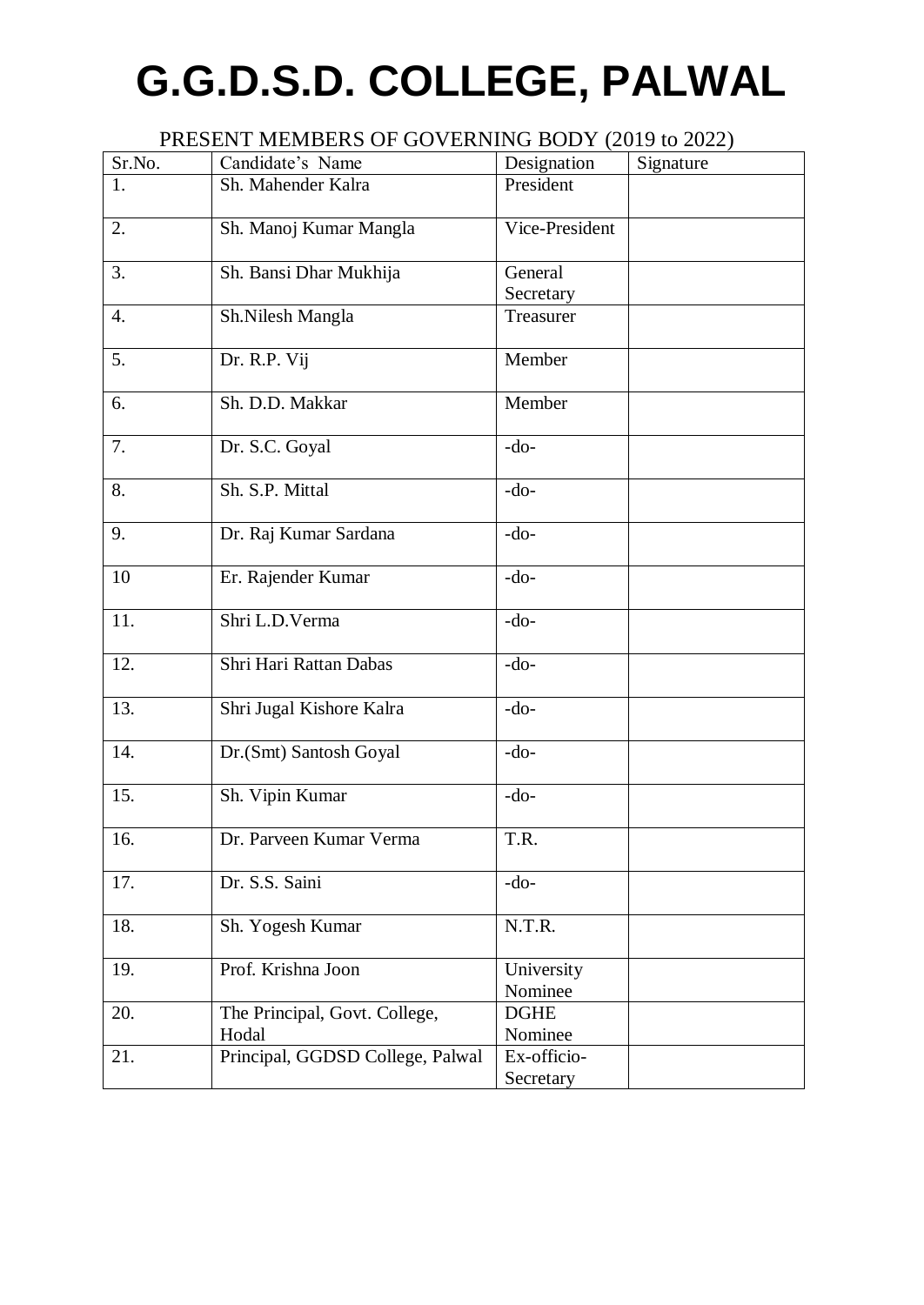### **G.G.D.S.D. COLLEGE, PALWAL**

#### MEMBERS OF GOVERNING BODY during the period May 2016 to May 2019

|                        |                                                                                                                                                                   | Signature                                                                                                         |
|------------------------|-------------------------------------------------------------------------------------------------------------------------------------------------------------------|-------------------------------------------------------------------------------------------------------------------|
|                        |                                                                                                                                                                   |                                                                                                                   |
| Sh. Manoj Kumar Mangla | Vice-President                                                                                                                                                    |                                                                                                                   |
|                        |                                                                                                                                                                   |                                                                                                                   |
|                        |                                                                                                                                                                   |                                                                                                                   |
| Sh.Nilesh Mangla       | Treasurer                                                                                                                                                         |                                                                                                                   |
| Dr. R.P. Vij           | Member                                                                                                                                                            |                                                                                                                   |
| Sh. D.D. Makkar        | Member                                                                                                                                                            |                                                                                                                   |
| Sh. M.L. Dureja        | $-do-$                                                                                                                                                            |                                                                                                                   |
| Dr. M.L. Manchanda     | $-do-$                                                                                                                                                            |                                                                                                                   |
| Dr. S.C. Goyal         | $-do-$                                                                                                                                                            |                                                                                                                   |
| Sh. S.P. Mittal        | $-do-$                                                                                                                                                            |                                                                                                                   |
| Dr. Smt. Santosh Goyal | $-do-$                                                                                                                                                            |                                                                                                                   |
| Er. Rajender Kumar     | $-do-$                                                                                                                                                            |                                                                                                                   |
| Dr. Raj Kumar Sardana  | $-do-$                                                                                                                                                            |                                                                                                                   |
| Sh. S.P. Verma         | $-do-$                                                                                                                                                            |                                                                                                                   |
| Sh. L.D. Verma         | $-do-$                                                                                                                                                            |                                                                                                                   |
| Dr. R.S. Yadav         | T.R.                                                                                                                                                              |                                                                                                                   |
| Dr. S.S. Saini         | $-do-$                                                                                                                                                            |                                                                                                                   |
| Smt. Anju Kathuria     | N.T.R.                                                                                                                                                            |                                                                                                                   |
| Dr. N.R. Garg          | University                                                                                                                                                        |                                                                                                                   |
|                        |                                                                                                                                                                   |                                                                                                                   |
|                        |                                                                                                                                                                   |                                                                                                                   |
|                        |                                                                                                                                                                   |                                                                                                                   |
|                        |                                                                                                                                                                   |                                                                                                                   |
|                        | Candidate's Name<br>Sh. Mahender Kalra<br>Sh. Bansi Dhar Mukhija<br>The Principal, Govt. College,<br>Hodal<br>Dr. M.K. Arora, Principal, GGDSD<br>College, Palwal | Designation<br>President<br>General<br>Secretary<br>Nominee<br><b>DGHE</b><br>Nominee<br>Ex-officio-<br>Secretary |